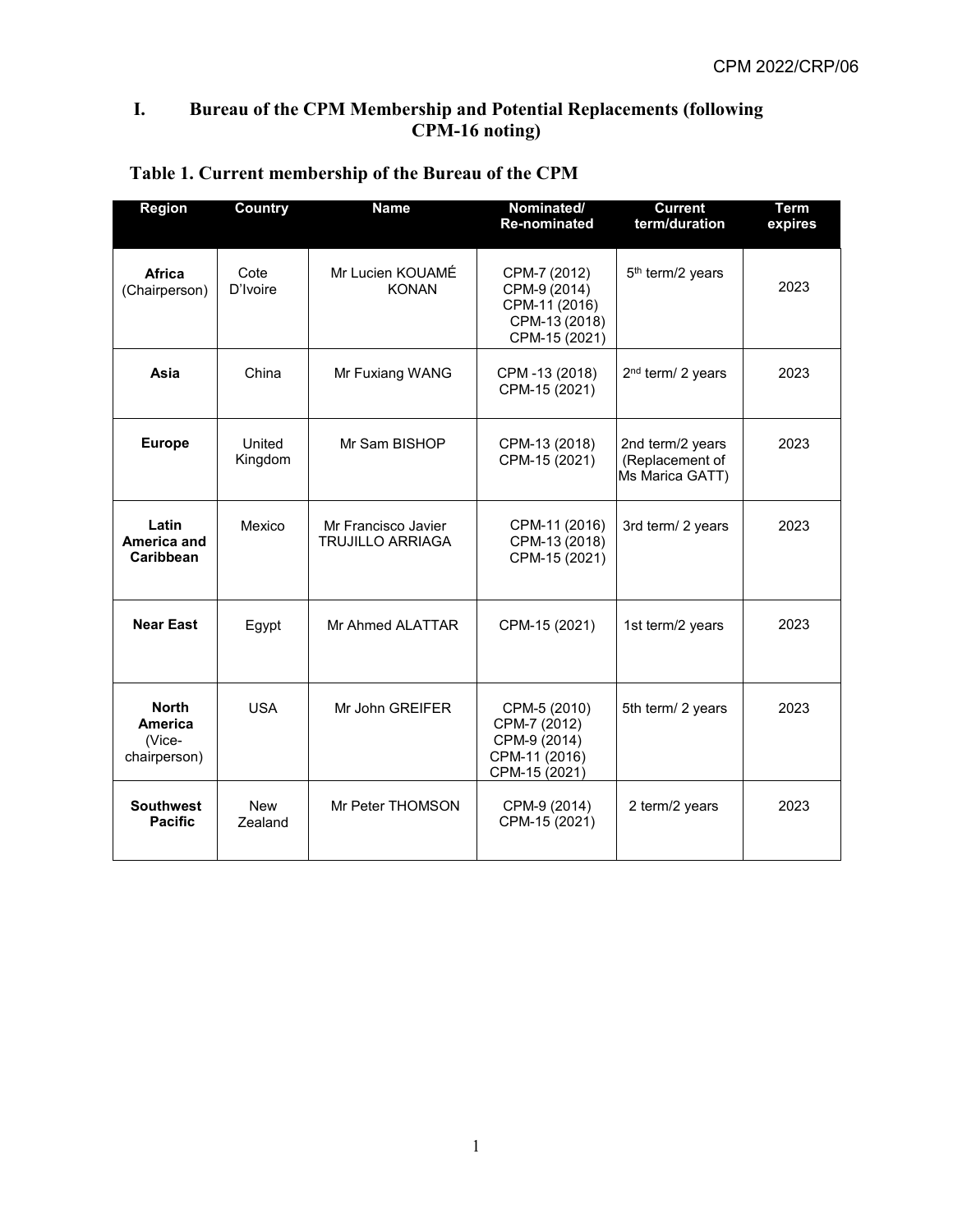#### **Region Country N a m e Nominated/ Renominated Current term/duration Term expires Africa** 1 South Africa **Night** Mr Kgabo **MATLA** LA CPM-13 (2018) CPM-15 (2021)  $2<sup>nd</sup>$  term/ 2 years | 2023 2 VACANT **Asia** 1 VACANT 2 VACANT **Europe** 1 Netherlands | Mr Marco TRAA CPM-15 (2021)  $\vert$  1<sup>st</sup> term/ 2 years  $\vert$  2023 2 Italy Ms Mariangela CIAMPITTI CPM-16 (2022)  $|$  1<sup>st</sup> term/ 2 years  $|$  2024 **Latin America and Caribbean** 1 Argentina | Mr Diego **QUIROGA** CPM-11 (2016) CPM-13 (2018) CPM-15 (2021) 3rd term/ 2 years  $\vert$  2023 2 Belize Mr Francisco GUTIÉRREZ CPM-13 (2018) CPM-15 (2021)  $2<sup>nd</sup>$  term/ 2 years 2023 **Near East** 1 Tunisia | Mr Lahbib BEN JAMÂA CPM-15 (2021) | 1st term/ 2 years | 2023 2 Lybia | Mr Salem Abdulkader HAROUN CPM-15 (2021) | 1st term/ 2 years | 2023 **North America** 1Canada Mr Gregory **WOLFF** CPM-15 (2021)  $\int 1^{st} \text{ term} / 2 \text{ years}$  2023 2 VACANT **Southwest**  1 Australia **Ms Gabrielle** Vivian SMITH CPM-15 (2021)  $\vert$  1st term/ 2 years  $\vert$  2023 2 VACANT

### **Table 2. Current replacements of the Bureau of the CPM**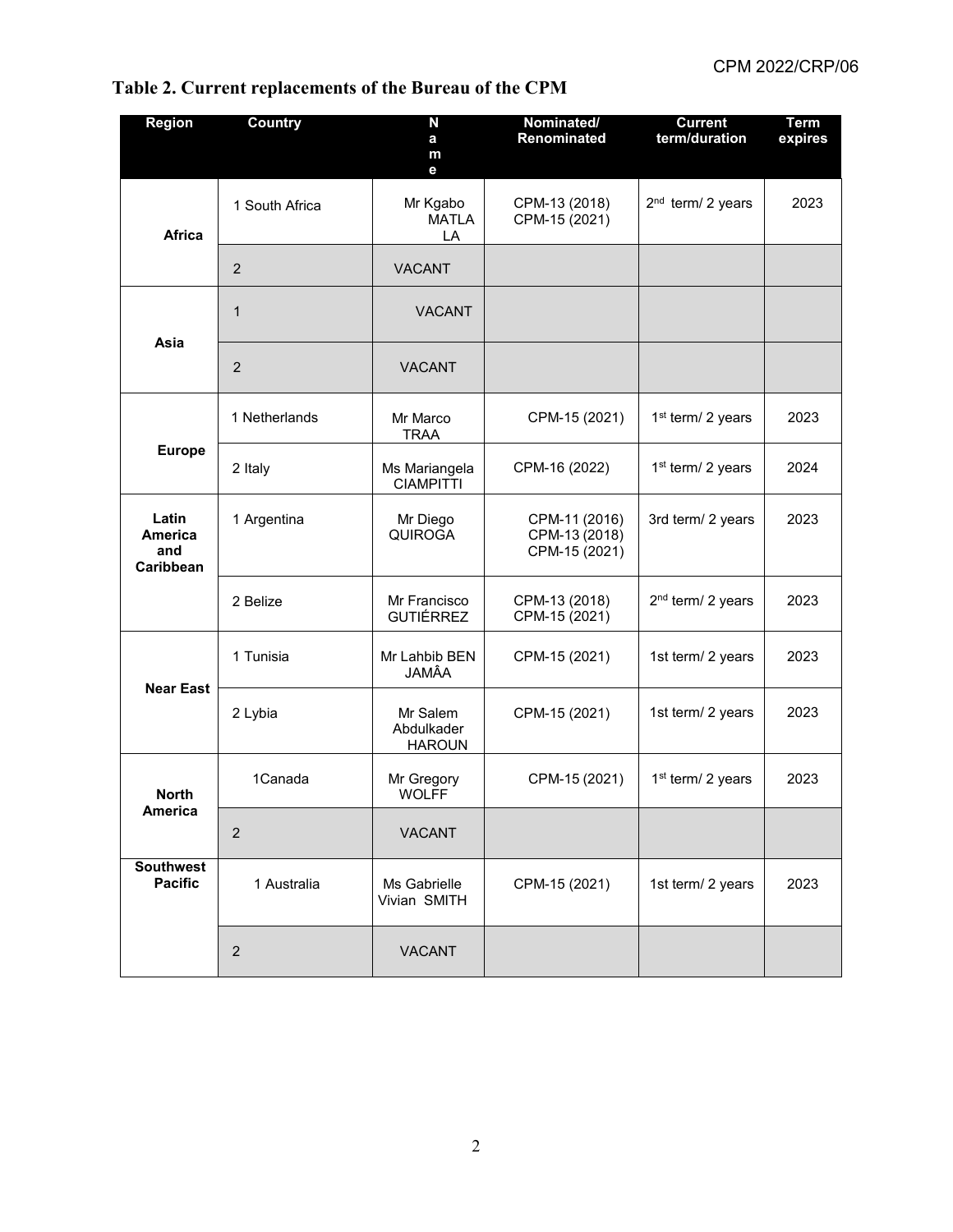## **II. Standards Committee Membership and Potential Replacements (following CPM-16 decisions)**

# **Table 3. Standards Committee Membership**

| <b>Region</b> | <b>Country</b>       | <b>Name</b>                                | Nominated/Re-<br>nominated                                     | <b>Current</b><br>term/duratio<br>n                                          | <b>Term</b><br>expires |
|---------------|----------------------|--------------------------------------------|----------------------------------------------------------------|------------------------------------------------------------------------------|------------------------|
| <b>Africa</b> | Kenya                | Mr Theophilus Mwendwa<br><b>MUTUI</b>      | CPM-15 (2021)                                                  | 1 <sup>st</sup> term / 3 years                                               | 2024                   |
|               | Republic of<br>Congo | Ms Alphonsine LOUHOUARI<br><b>TOKOZABA</b> | CPM-13 (2018)<br>CPM-15 (2021)                                 | 2 <sup>nd</sup> term / 3 years                                               | 2024                   |
|               | Malawi               | Mr David KAMANGIRA                         | CPM-11 (2016)<br>CPM-14 (2019)<br>CPM-16 (2022)                | 3rd term /                                                                   | 2025                   |
|               | Ghana                | Mr Prudence ATTIPOE                        | CPM-15 (2021)                                                  | 1st term / 3 years                                                           | 2024                   |
| Asia          | Thailand             | Ms Chonticha RAKKRAI                       | CPM-14 (2019)<br>CPM-16 (2022)                                 | 2 <sup>nd</sup> term/ 3 years                                                | 2025                   |
|               | Philippines          | Mr Gerald Glemn F.<br>PANGANIBAN           | CPM-15 (2021)                                                  | 1st term / 3 years                                                           | 2024                   |
|               | Japan                | Mr Masahiro SAI                            | CPM-13 (2018)<br>CPM-15(2021)                                  | $2nd$ term / 3 years                                                         | 2024                   |
|               | China                | Mr Xiaodong FENG                           | CPM-13 (2018)<br>CPM-15 (2021)                                 | 2 <sup>nd</sup> term / 3 years                                               | 2024                   |
| Europe        | Belgium              | Ms Harry ARIJS                             | CPM-15 (2021)                                                  | 1 <sup>st</sup> term / 3 years<br>(Replacement of<br>Ms Olga<br>LAVRENTJEVA) | 2024                   |
|               | Israel               | Mr David OPATOWSKI                         | CPM-1 (2006)<br>CPM-4 (2009)<br>CPM-12 (2017)<br>CPM-15 (2021) | $4th$ term / 3 years                                                         | 2024                   |
|               | Italy                | Ms Mariangela CIAMPITTI                    | CPM-14 (2019)<br>CPM-16 (2022)                                 | 2 <sup>nd</sup> term /3 years                                                | 2025                   |
|               | United<br>Kingdom    | Mr Samuel BISHOP                           | CPM-13<br>(2018)<br>CPM-15 (2021)                              | 2 <sup>nd</sup> term /3 years                                                | 2024                   |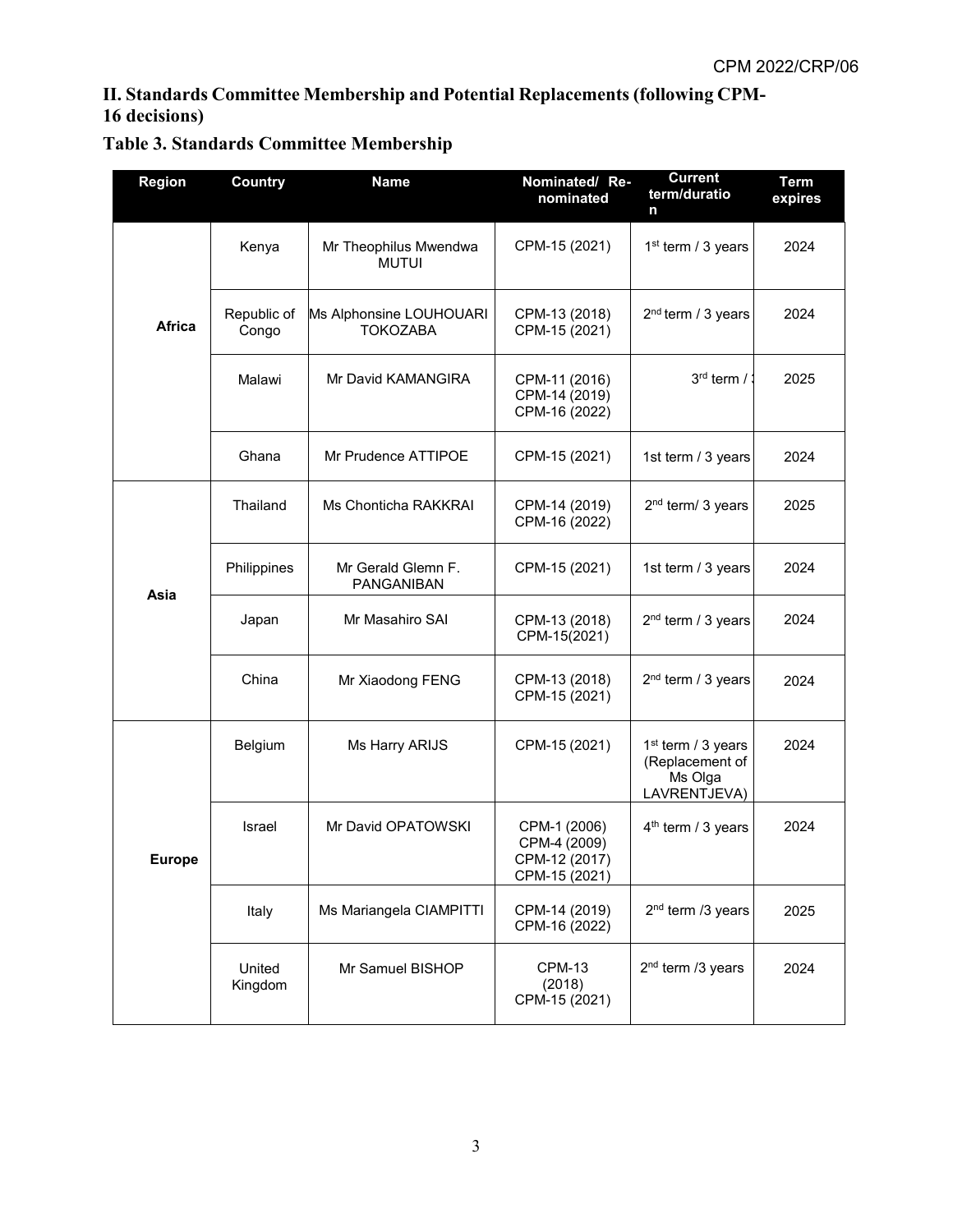| Region                             | Count<br>ry         | <b>Name</b>                                               | Nominated/<br>Re-<br>nominated                  | <b>Current</b><br>term/duration                     | <b>Term</b><br>expires |
|------------------------------------|---------------------|-----------------------------------------------------------|-------------------------------------------------|-----------------------------------------------------|------------------------|
| Latin<br>America and<br>Caribbean  | Argentina           | Mr Matías GONZÁLEZ<br><b>BUTTERA</b>                      | CPM-16 (2022)                                   | 1 <sup>st</sup> term / 3 years                      | 2025                   |
|                                    | Brazil              | Mr Andre Felipe<br>Carrapatoso PERALTA<br><b>DA SILVA</b> | CPM-14 (2019)<br>CPM-16 (2022)                  | 1st term / 3 years<br>2 <sup>nd</sup> term/ 3 years | 2025                   |
|                                    | Costa Rica          | Mr Hernando MORERA<br><b>GONZÁLEZ</b>                     | CPM-13 (2018)<br>CPM-15 (2021)                  | 2 <sup>nd</sup> term / 3 years                      | 2024                   |
|                                    | Chile               | Mr Álvaro SEPÚLVEDA<br><b>LUQUE</b>                       | CPM-10 (2015)<br>CPM-13 (2018)<br>CPM-15 (2021) | 3rd term / 3 years                                  | 2024                   |
| <b>Near East</b>                   | Egypt               | Mr Nader ELBADRY                                          | CPM-15 (2021)                                   | 1st term / 3 years                                  | 2024                   |
|                                    | Iran                | Ms Maryam JALILI<br><b>MOGHADEM</b>                       | CPM-15 (2021)                                   | 1st term / 3 years                                  | 2024                   |
|                                    | Jordan              | Mr Imad ALAWAD                                            | CPM-15 (2021)                                   | 1st term / 3 years                                  | 2024                   |
|                                    | Tunisia             | Mr Lahbib BEN JAMÂA                                       | CPM -15 (2021)                                  | 1st term / 3 years                                  | 2024                   |
| <b>North</b><br>America            | Canada              | Mr Steve CÔTE                                             | CPM-15 (2021)                                   | 1st term / 3 years                                  | 2024                   |
|                                    | <b>USA</b>          | Ms Marina ZLOTINA                                         | CPM-10 (2015)<br>CPM-13 (2018)<br>CPM-15 (2021) | 3rd term / 3 years                                  | 2024                   |
| <b>Southwest</b><br><b>Pacific</b> | Australia           | Ms Sophie Alexia<br><b>PETERSON</b>                       | CPM-15 (2021)                                   | 1st term / 3 years                                  | 2024                   |
|                                    | New<br>Zealand      | Ms Joanne WILSON                                          | CPM-14 (2019)<br>CPM-15 (2022)                  | 2 <sup>nd</sup> term/ 3 years                       | 2025                   |
|                                    | Papua New<br>Guinea | Mr David TENAKANAI                                        | CPM-15 (2021)                                   | 1st term / 3 years                                  | 2024                   |